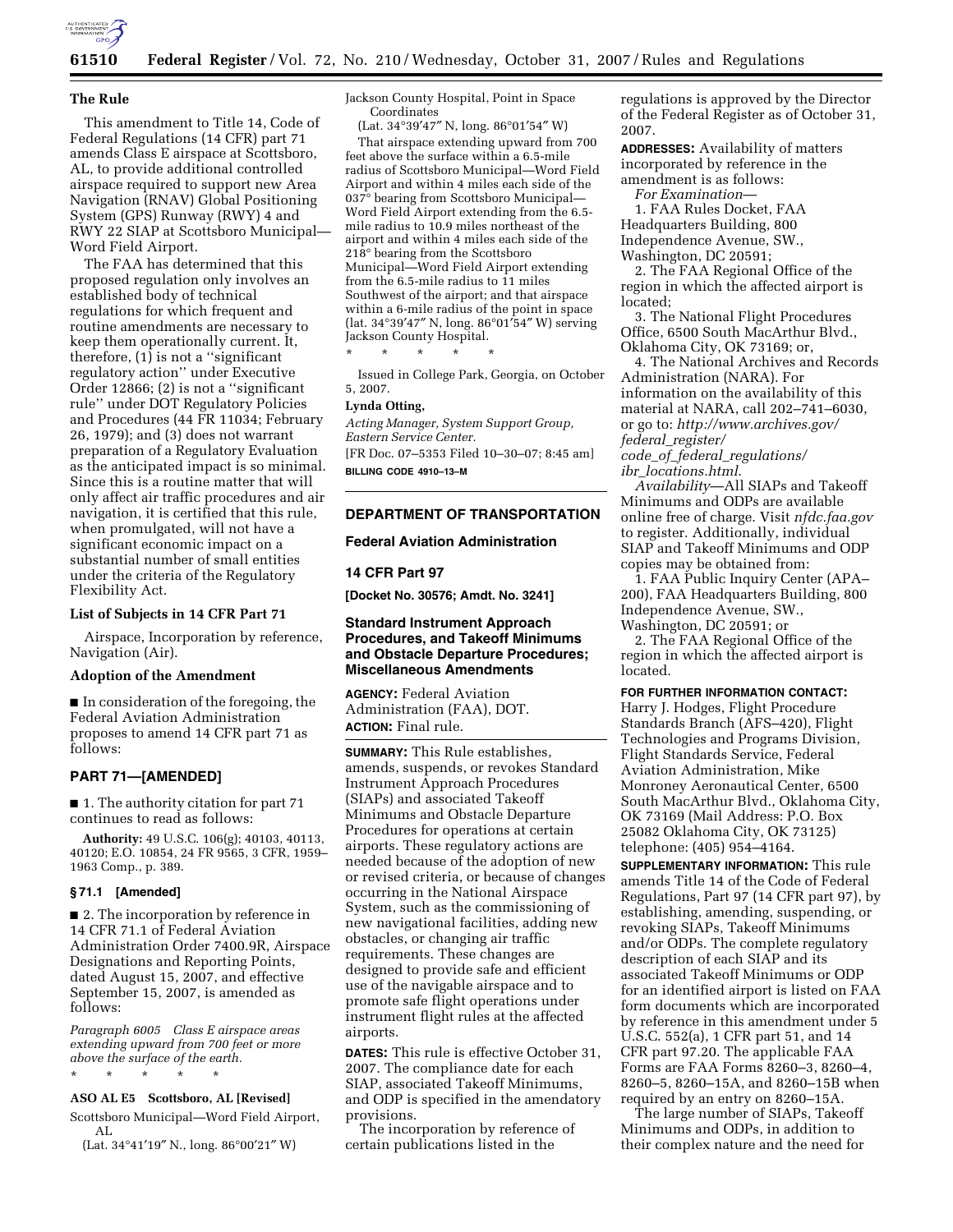a special format make publication in the Federal Register expensive and impractical. Furthermore, airmen do not use the regulatory text of the SIAPs, Takeoff Minimums or ODPs, but instead refer to their depiction on charts printed by publishers of aeronautical materials. Thus, the advantages of incorporation by reference are realized and publication of the complete description of each SIAP, Takeoff Minimums and ODP listed on FAA forms is unnecessary. This amendment provides the affected CFR sections and specifies the types of SIAPs and the effective dates of the SIAPs, the associated Takeoff Minimums,and ODPs. This amendment also identifies the airport and its location, the procedure, and the amendment number.

### **The Rule**

This amendment to 14 CFR part 97 is effective upon publication of each separate SIAP, Takeoff Minimums and ODP as contained in the transmittal. Some SIAP and Takeoff Minimums and textual ODP amendments may have been issued previously by the FAA in a Flight Data Center (FDC) Notice to Airmen (NOTAM) as an emergency action of immediate flight safety relating directly to published aeronautical charts. The circumstances which created the need for some SIAP and Takeoff Minimums and ODP amendments may require making them effective in less than 30 days. For the remaining SIAPs and Takeoff Minimums and ODPs, an effective date at least 30 days after publication is provided.

Further, the SIAPs and Takeoff Minimums and ODPs contained in this amendment are based on the criteria contained in the U.S. Standard for Terminal Instrument Procedures (TERPS). In developing these SIAPs and Takeoff Minimums and ODPs, the TERPS criteria were applied to the conditions existing or anticipated at the affected airports. Because of the close and immediate relationship between these SIAPs, Takeoff Minimums and ODPs, and safety in air commerce, I find that notice and public procedure before adopting these SIAPs, Takeoff Minimums and ODPs are impracticable and contrary to the public interest and, where applicable, that good cause exists for making some SIAPs effective in less than 30 days.

# **Conclusion**

The FAA has determined that this regulation only involves an established body of technical regulations for which frequent and routine amendments are necessary to keep them operationally

current. It, therefore—(1) is not a 'significant regulatory action'' under Executive Order 12866; (2) is not a ''significant rule'' under DOT Regulatory Policies and Procedures (44 FR 11034; February 26, 1979); and (3) does not warrant preparation of a regulatory evaluation as the anticipated impact is so minimal. For the same reason, the FAA certifies that this amendment will not have a significant economic impact on a substantial number of small entities under the criteria of the Regulatory Flexibility Act.

## **List of Subjects in 14 CFR Part 97**

Air Traffic Control, Airports, Incorporation by reference, and Navigation (Air).

Issued in Washington, DC on October 19, 2007.

### **James J. Ballough,**

*Director, Flight Standards Service.* 

### **Adoption of the Amendment**

■ Accordingly, pursuant to the authority delegated to me, under Title 14, Code of Federal Regulations, Part 97 (14 CFR part 97) is amended by establishing, amending, suspending, or revoking Standard Instrument Approach Procedures and/or Takeoff Minimums and/or Obstacle Departure Procedures effective at 0901 UTC on the dates specified, as follows:

## **PART 97—STANDARD INSTRUMENT APPROACH PROCEDURES**

■ 1. The authority citation for part 97 continues to read as follows:

**Authority:** 49 U.S.C. 106(g), 40103, 40106, 40113, 40114, 40120, 44502, 44514, 44701, 44719, 44721–44722.

■ 2. Part 97 is amended to read as follows:

*Effective 20 Dec 2007* 

- Andalusia/Opp, AL, South Alabama Rgnl at Bill Benton Field, RNAV (GPS) RWY 11, Amdt 1A
- Andalusia/Opp, AL, South Alabama Rgnl at Bill Benton Field, RNAV (GPS) RWY 29, Amdt 1B
- Centreville, AL, Bibb County, RNAV (GPS) RWY 10, Orig
- Centreville, AL, Bibb County, RNAV (GPS) RWY 28, Orig
- Centreville, AL, Bibb County, Takeoff Minimums and Obstacle DP, Orig
- Clayton, AL, Clayton Municipal, RNAV (GPS) RWY 27, Orig
- Clayton, AL, Clayton Municipal, VOR/DME RWY 27, Amdt 2
- Eufaula, AL, Weedon Field, RNAV (GPS) RWY 18, Orig
- Eufaula, AL, Weedon Field, RNAV (GPS) RWY 36, Orig
- Eufaula, AL, Weedon Field, VOR RWY 18, Amdt 8
- Eufaula, AL, Weedon Field, VOR/DME RWY 36, Amdt 3
- Monroeville, AL, Monroe County, RNAV (GPS) RWY 3, Orig
- Monroeville, AL, Monroe County, RNAV (GPS) RWY 21, Orig
- Monroeville, AL, Monroe County, VOR RWY 3, Amdt 9
- Monroeville, AL, Monroe County, VOR RWY 21, Amdt 9
- Monroeville, AL, Monroe County, Takeoff Minimums and Obstacle DP, Orig
- Tuscaloosa, AL, Tuscaloosa Regional, Takeoff Minimums and Obstacle DP, Amdt 2
- Byron, CA, Byron, RNAV (GPS) RWY 30, Orig-A
- Sandersville, GA, Kaolin Field, RNAV (GPS) RWY 12, Amdt 1
- Sandersville, GA, Kaolin Field, RNAV (GPS) RWY 30, Amdt 1
- Sandersville, GA, Kaolin Field, NDB RWY 12, Amdt 1
- Sandersville, GA, Kaolin Field, VOR/DME– A, Amdt 6
- Vidalia, GA, Vidalia Regional, ILS OR LOC/ NDB RWY 24, Amdt 1
- Vidalia, GA, Vidalia Regional, Takeoff Minimums and Obstacle DP, Orig
- Chicago, IL, Lansing Muni, RNAV (GPS) RWY 36, Orig
- Chicago, IL, Lansing Muni, LOC RWY 36, Orig
- Chicago/West Chicago, IL, Dupage, RNAV (GPS) RWY 20R, Orig
- Chicago/West Chicago, IL, Dupage, Takeoff Minimums and Obstacle DP, Orig
- Lafayette, IN, Purdue University, VOR–A, Amdt 26
- Prestonburg, KY, Big Sandy Regional, RNAV (GPS) RWY 21, Amdt 1A
- Bad Axe, MI, Huron County Memorial, RNAV (GPS) RWY 4, Orig
- Bad Axe, MI, Huron County Memorial, RNAV (GPS) RWY 22, Orig
- Bad Axe, MI, Huron County Memorial, VOR RWY 4, Amdt 11
- Bad Axe, MI, Huron County Memorial, VOR RWY 22, Amdt 10
- Bad Axe, MI, Huron County Memorial, Takeoff Minimums and Obstacle DP, Amdt 4
- Detroit, MI, Willow Run, Takeoff Minimums and Obstacle DP, Amdt 9
- Natchez, MS, Hardy-Anders Fld Natchez-Adams County, ILS OR LOC RWY 13, Amdt 1
- Natchez, MS, Hardy-Anders Fld Natchez-Adams County, RNAV (GPS) RWY 13, Orig
- Natchez, MS, Hardy-Anders Fld Natchez-Adams County, RNAV (GPS) RWY 18, Orig
- Natchez, MS, Hardy-Anders Fld Natchez-Adams County, RNAV (GPS) RWY 31, Orig
- Natchez, MS, Hardy-Anders Fld Natchez-Adams County, RNAV (GPS) RWY 36, Orig
- Natchez, MS, Hardy-Anders Fld Natchez-Adams County, VOR/DME RWY 13, Amdt 3
- Natchez, MS, Hardy-Anders Fld Natchez-Adams County, NDB OR GPS RWY 18, Amdt 4C, CANCELLED
- Natchez, MS, Hardy-Anders Fld Natchez-Adams County, Takeoff Minimums and Obstacle DP, Orig
- Rutherfordton, NC, Rutherford Co/Marchman Field, RNAV (GPS) RWY 1, Orig
- Rutherfordton, NC, Rutherford Co/Marchman Field, LOC RWY 1, Amdt 2
- Rutherfordton, NC, Rutherford Co/Marchman Field, GPS RWY 1, Amdt 1, CANCELLED